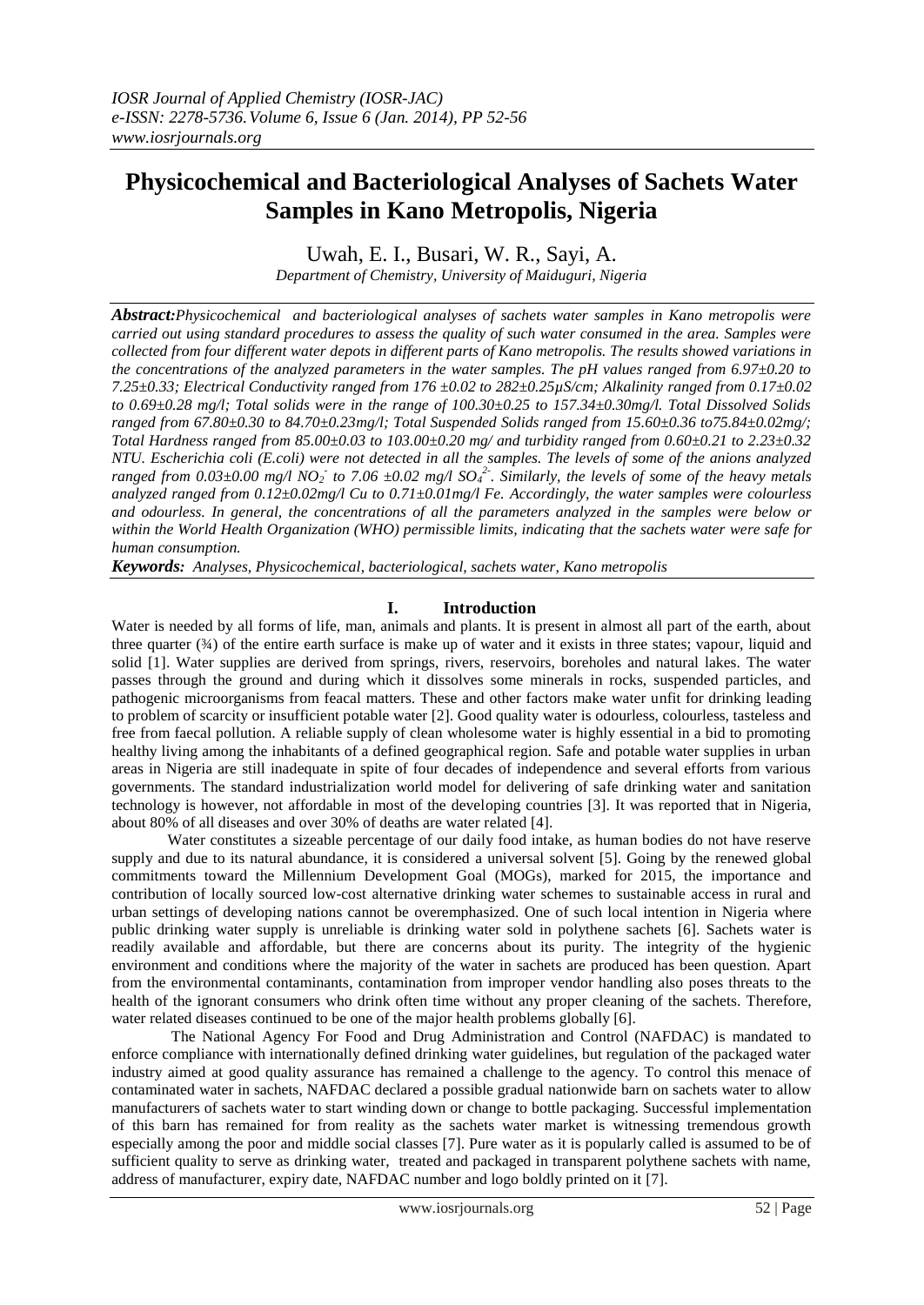In a related study, [8] noted that the bacteriological and physicochemical properties observed in all the sachets water samples analyzed were within the World Health Organization (WHO) permissible limits and that the results showed an improvement in the quality of sachets water produced in Abeokuta metropolis because [9] in an earlier study had observed that the sachets water obtained in Abeokuta as at the time of the study had offensive taste and all the parameters did not meet the recommended standards for potable water stipulated by the WHO.

There is therefore every need to analyze the physical, chemical and bacteriological parameters as well as some anions and heavy metals levels in sachets water consumed in Kano metropolis in order to ascertain whether they conform to the recommended standards for potable water.

# **II. Materials and Methods**

## **I.1. Sample Collection**

The sampling locations were chosen to give a good geographical coverage of Kano Metropolis. Samples were collected in February, 2013 from four different sachets water depots designated as: A, B, C and D in different locations of Kano Metropolis.

# **III. Methodology**

## **III.1. Determination of Some Physical Parameters**

The appearance of the water samples were observed virtually and the samples were inhaled to note odour. A conductivity meter was used to measure the conductivity of the water samples. KCl standard solution with the conductivity of 100 umhocm<sup>-1</sup> was first prepared by diluting 5.1g of KCl in 1litre of distilled water and conductivity cell was then carefully suspended in the KCl standard solution and the conductivity reading adjusted to100 umhocm<sup>-1</sup>. The cell was then rinsed with distilled water and the measurements were carried out in the same way on the water samples. The turbidity of the water sample was determined using a turbidity meter. The pH determinations were done using Jenway model pH meter. The instrument was calibrated with standard buffers of pH 4.0, 7.0 and 9.0 [10].

## **III.2. Determination of Some Chemical Parameters**

Total Dissolved Solids (TDS), Total Suspended Solids (TSS) and Total Solids (TS) were estimated by gravimetric method.

TDS and TSS were each measured using conductivity/TDS meter. 100cm<sup>3</sup> of each water sample was measured into a 250 cm<sup>3</sup> beaker. 100 cm<sup>3</sup> of distilled water was measured into another beaker for the calibration of the TDS meter. The TDS meter was immersed into each of the samples and the readings recorded [11-13]. The sum of the TDS and TSS gives the TS [10]. Alkalinity was obtained by titrating 100 cm<sup>3</sup> of the samples with 0.02M HCl solution using methyl orange as indicator [10]. Total hardness in the water samples was determined by EDTA titration method using HACH DR/2000 Spectrophotometer. A clean delivery tube was inserted into the titration cartridge of the equipment. The delivery tube was then turned to eject a few drop of the titrate. The counter was then reset to zero and the tip of the tube wiped. 25cm<sup>3</sup> of the sample were measured and diluted to 100cm<sup>3</sup> in a 250cm<sup>3</sup> flask. 1cm<sup>3</sup> of Hardness indicator powder pillow was then added and stirred. The tip of the delivery tube was placed in the solution and then titrated with the EDTA until there was a colour change from red to blue and the results recorded [14].

#### **III.3. Bacteriolgical Analysis**

Bacteriolgical analysis was carried out using the spread plate technique.  $1 \text{cm}^3$  of water sample was transferred into prepared sterilized medium (macconkey agar) in the glass petri dish, the content in the petri dish was mixed by gentle agitation, cooled, then transfer into the incubator for 24hours at 35°C.Durham tubes were used for detection of coliform. Total coliform counts in the samples were determined using the multiple tube fermentation technique [15]. This involved inoculating multiple fermentation tubes containing MacConkey broth with 1 cm<sup>3</sup> of water sample at 37°C for 24 hours, after which the count was done with a Suwtex 560 colony counter. Detection of E. coli in the water was carried using the presumptive and confirmative tests [16].

#### **III.4. Determination of Some Heavy Metals**

The water samples were acid digested with nitric acid and the heavy metals determined spectrophotometrically at the appropriate wavelengths using the Atomic Absorption spectrophotometer (AAS), Unicom model fitted with air- acetylene atomizer [17].

# **III.5. Determination of Some Anions**

Each of the investigated anion levels in the samples were determined using Smart spectrophotometer (model 2000) at their respective wavelengths. Nitrate was determined at a wavelength of 543nm. The equipment was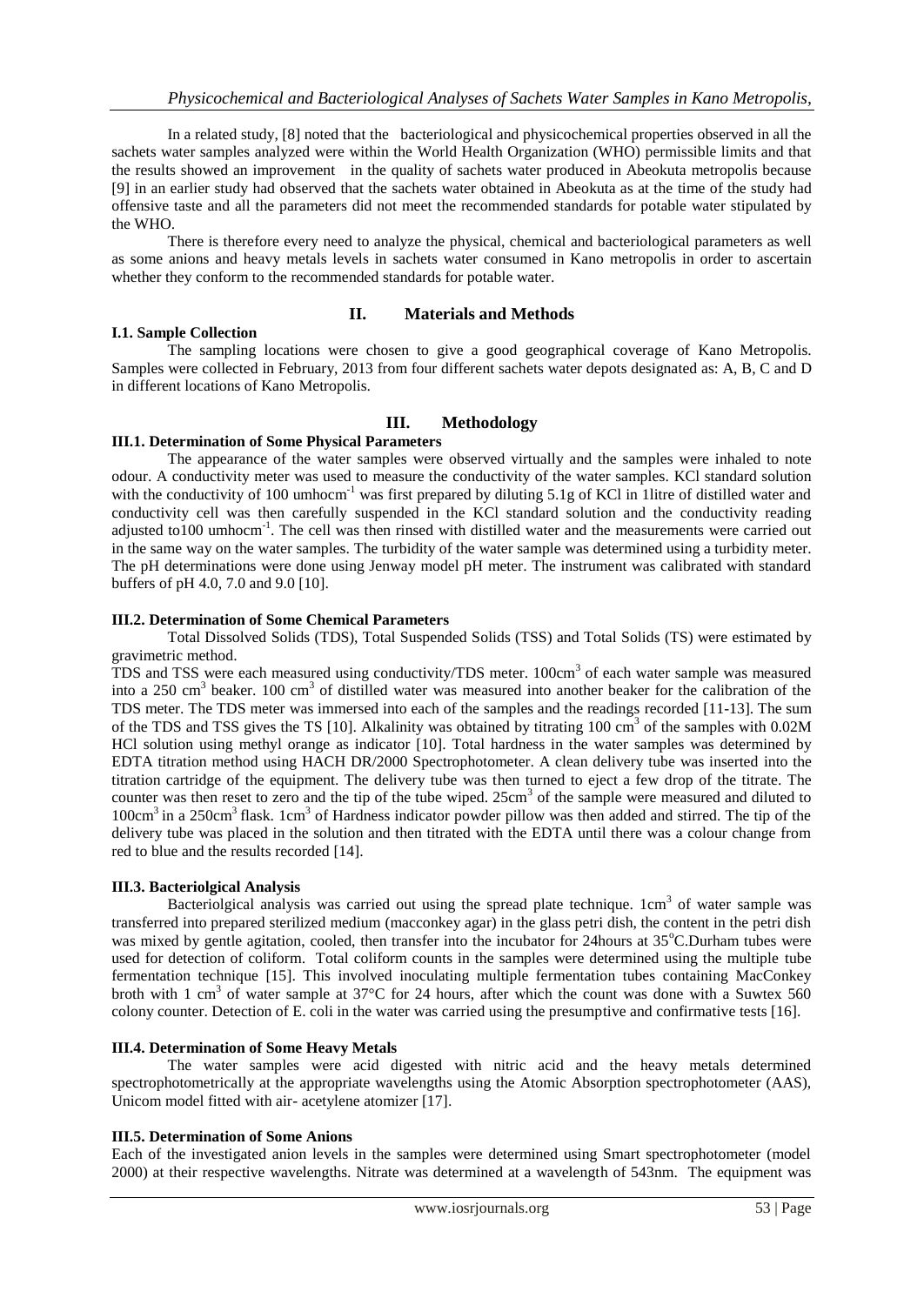scrolled to select 64 Nitrate-N. A clean sample tube was filled to the  $10 \text{cm}^3$  mark with the water sample and inserted into the spectrophotometer and then 'scan blank 'selected. 5cm<sup>3</sup> of the sample was the taken in another clean sample tube and 5 cm<sup>3</sup> of mixed acid reagent added, mixed and allowed to stand for 2 minutes. Two measures of nitrate reducing reagent were then added into the tube, mixed and allowed to stand for 10 minutes for the maximum colour development. The tube was inserted into the spectrophotometer, 'scan sample' selected and the result recorded. The result, obtained as Nitrate-Nitrogen  $(NO<sub>3</sub> - N)$  was converted to ppm or mg/l Nitrate  $(NO<sub>3</sub>)$  by multiplying by 4.4 (conversion factor) [18]. Nitrite levels in the samples were similarly determined except that in this case, different reagents were used, 67 Nitrite-N was selected and the reaction period was five minutes. The result obtained as Nitrite-Nitrogen (NO<sub>2</sub>-N) and was converted to ppm or mg/l Nitrite (NO<sub>2</sub>) by multiplying by 3.3 (conversion factor) [18].

For the determination of phosphate, the instrument was scrolled to select 'Programmed test', followed by 'All test' and then '78' phosphate-L. A clean tube was filled with sample to the 10cm<sup>3</sup> mark. The test tube was inserted into the spectrophotometer and 'Scan Blank' selected. The tube was removed and 1.0 cm<sup>3</sup> phosphate reagent added. This was followed by the addition of another one measure of phosphate reducing reagent using a 1.0 mg spoon and was allowed to stand for 5 minutes for full colour development. The formation of blue colour indicates the present of phosphate. The tube was then inserted into the spectrophotometer, 'Scan Sample' selected and the result recorded in ppm or mg/l.

Sulphate was determined at a wavelength of 420nm. The instrument was scrolled to select 'Programmed test', followed by 'All test' and then '89' sulphate-HR. A clean tube was filled with sample to the 10cm<sup>3</sup> mark. The tube was inserted into the spectrophotometer and 'Scan Blank' selected. The tube was then removed and one measure of sulphate reagent added using a 0.1mg spoon. A white precipitate which indicates the present of sulphate was observed. The tube was then inserted into the spectrophotometer, 'Scan Sample' selected and the result recorded in ppm or mg/l.

# **IV. Results And Discussions**

The results of this study are presented in Tables 1 to 5. Table 1 showed the concentrations of some physical parameters in the water samples. The pH values ranged from 6.97±0.20 in samples obtained from sampling site C to 7.25±0.33 in samples obtained from site B. Turbidity ranged from 0.60±0.21NTU in samples obtained from site D to 2.23±0.32NTU in samples obtained from site B. Electrical Conductivity ranged from 176 ±0.02 µS/cm in samples obtained from site D to 282±0.25 µS/cm in samples obtained from site B. These values were below the WHO maximum permissible limits. Accordingly, all the water samples from each of the sampling sites were colourless and odourless which are in line with the WHO standards. It could therefore be argued that physically, the sachets water conforms to the recommended standards for potable water. Table 2 showed the concentrations of some chemical parameters in the water samples. TDS ranged from 67.80±0.30 mg/l in samples obtained from site C to 84.70±0.23 mg/l in samples obtained from site B. TSS ranged from 15.60±0.36 mg/l in samples obtained from site B to75.84±0.02mg/l in samples obtained from site A. Similarly, TS ranged from 100.30±0.25mg/l in samples obtained from site B to 157.34±0.30 mg/l in samples obtained from site A. Alkalinity was in the range of  $0.17\pm0.02$  mg/l in samples obtained from site C to  $0.69\pm0.28$  mg/l in samples obtained from site A. Total hardness in the other hand ranged from  $85.00\pm0.03$  mg/l in samples obtained from site A to  $103.00\pm0.20$  mg/l in samples obtained from site C. The values of all the chemical parameters investigated in this study were below the WHO maximum permissible limits. An indication that the sachets water depots were not polluted in terms of the chemical parameters.

Table 3 showed the results of the bacteriological analyses of the water samples. Bacteria and E. coli were not detected in the water samples, indicating non feacal pollution of the sachets water depots which can be attributed to an effective quality control system and a high level of sanitation in all the production depots. The concentrations of some of the heavy metals determined in this study are presented in Table 4. Pb was only detected in samples obtained from sampling site D. The concentrations of Cu ranged from  $0.12\pm0.02$  mg/l in samples obtained from site D to 0.21±0.02 mg/l in samples obtained from site A. Zn on the other hand ranged from 0.22±0.01mg/l in samples obtained from site C to 0.33±0.02mg/l in samples obtained from site B while the concentrations of Fe ranged from  $0.33\pm0.02$  mg/l in samples obtained from site A to  $0.71\pm0.01$  mg/l in samples obtained from site C. The concentration levels of the analyzed heavy metals in the water samples were lower than the WHO maximum permissible limits, indicating the conformity of the sachet water to the recommended standards for potable water.

Table 5 showed the concentrations of some anions analyzed in this study.  $NO_3^-$  ranged from 1.82 $\pm$ 0.08 mg/l in samples obtained from sampling site C to  $2.70\pm0.26$  mg/l in samples obtained from site B. NO<sub>2</sub> ranged from  $0.03\pm0.00$ mg/l in samples obtained from site C to  $0.12\pm0.01$ mg/l in samples obtained from sampling site A.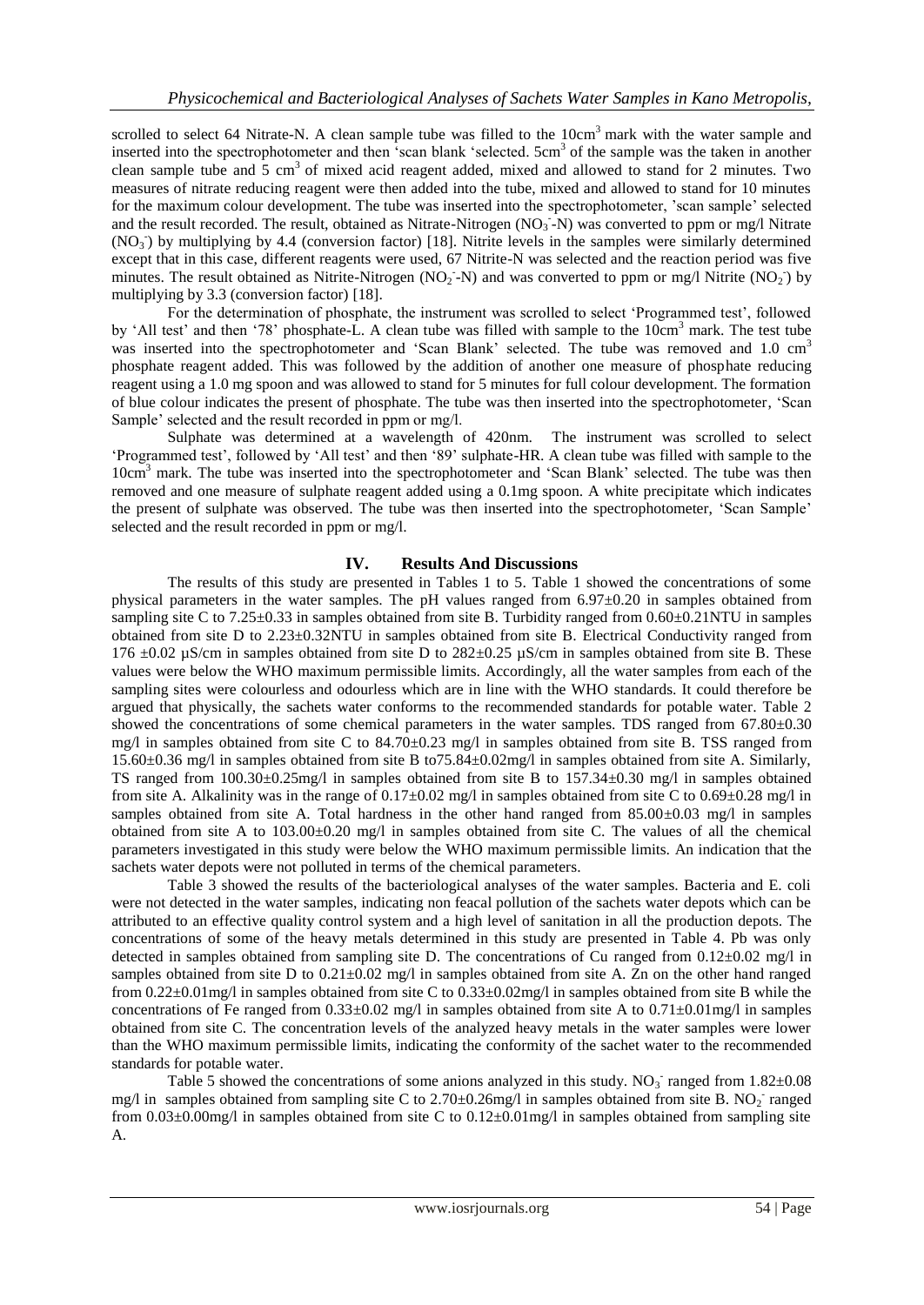| Sample              | pH                                                            | Turbidity       | Electrical                | Appearance | Odour            |
|---------------------|---------------------------------------------------------------|-----------------|---------------------------|------------|------------------|
| <b>Sites</b>        |                                                               | (NTU)           | Conductivity $(\mu S/cm)$ |            |                  |
| A                   | $7.02 \pm 0.21$                                               | $1.01 \pm 0.01$ | $191 \pm 0.30$            | Colourless | <b>Odourless</b> |
| B                   | $7.25 \pm 0.33$                                               | $2.23 \pm 0.32$ | $282+0.25$                | Colourless | <b>Odourless</b> |
| $\mathsf{C}$        | $6.97 \pm 0.20$                                               | $1.53 \pm 0.30$ | $256 \pm 0.03$            | Colourless | <b>Odourless</b> |
| D                   | $7.12 \pm 0.30$                                               | $0.60 \pm 0.21$ | $176 + 0.02$              | Colourless | <b>Odourless</b> |
| <b>WHO</b> Standard | $6.5 - 9.5$<br>Results of triplicate determinations $\pm$ S.D | 5.00            | 900                       | Colourless | <b>Odourless</b> |

Table 1: Concentrationsof Some Physical Parameters in the water samples

Results of triplicate determinations ±S.D

| Table 2: Concentration (mg/l) of Some Chemical Parameters in the water samples |  |  |  |
|--------------------------------------------------------------------------------|--|--|--|
|                                                                                |  |  |  |

| Sample       | <b>Total Dissolved</b> | <b>Total Suspended</b> | Total Solids (TS) | Alkalinity      | <b>Total Hardness</b> |
|--------------|------------------------|------------------------|-------------------|-----------------|-----------------------|
| <b>Sites</b> | Solids (TDS)           | Solids (TSS)           |                   |                 |                       |
|              |                        |                        |                   |                 |                       |
| A            | $81.50 \pm 0.31$       | $75.84 \pm 0.02$       | $157.34 \pm 0.30$ | $0.69 \pm 0.28$ | $85.00 \pm 0.03$      |
| B            | $84.70 \pm 0.23$       | $15.60 \pm 0.36$       | $100.30\pm0.25$   | $0.20+0.12$     | $71.00 \pm 0.02$      |
| C            | $67.80 \pm 0.30$       | $75.10 \pm 0.20$       | $142.90 \pm 0.03$ | $0.17+0.02$     | $103.00 \pm 0.20$     |
| D            | $70.60 \pm 0.30$       | $49.40 \pm 0.21$       | $120.00 \pm 0.02$ | $0.51 \pm 0.04$ | $56.00+0.32$          |
| WHO Standard | 100                    | $- -$                  | 500               | $-$             | 500                   |

Results of triplicate determinations ±S.D

The concentrations of  $SO_4^2$  were in the ranged of 0.49±0.03mg/l in samples obtained from sampling site B to 7.06  $\pm$ 0.02mg/l in samples obtained from site D and PO<sub>4</sub><sup>3-</sup> ranged from 0.93 $\pm$ 0.02mg/l in samples obtained from site C to 1.33±0.04mg/l in samples obtained from site D. Similarly, the concentration levels of the investigated anions in the sachets water samples were below the WHO maximum permissible limits, which are also in conformity to the recommended standards for potable water.

|              | Table 5. Bacterfological Allaryses of the water samples |                 |  |
|--------------|---------------------------------------------------------|-----------------|--|
| Sample       | Bacteria (CFU/ml)                                       | E.Coli (CFU/ml) |  |
| <b>Sites</b> |                                                         |                 |  |
|              | N1l                                                     | N11             |  |
| - B          | Nil                                                     | Nil             |  |
| C            | Nil                                                     | Nil             |  |
|              | Nil                                                     | Nil             |  |
| WHO Standard | $<$ 10                                                  | $<$ 10          |  |
|              |                                                         |                 |  |

Table 3: Bacteriological Analyses of the water samples

Results of triplicate determinations

**Table 4**: Concentration (mg/l) of some Heavy Metals in the water samples

| Sample         | <b>Heavy Metals</b> |                 |                 |                 |  |  |
|----------------|---------------------|-----------------|-----------------|-----------------|--|--|
| <b>Sites</b>   | Ph                  | Сu              | Zn              | Fe              |  |  |
| $\overline{A}$ | <b>BDL</b>          | $0.21 \pm 0.02$ | $0.25 \pm 0.02$ | $0.33 \pm 0.02$ |  |  |
| B              | <b>BDL</b>          | $0.19 \pm 0.01$ | $0.33 \pm 0.02$ | $0.67 \pm 0.03$ |  |  |
| $\mathcal{C}$  | <b>BDL</b>          | $0.15 \pm 0.01$ | $0.22 \pm 0.01$ | $0.71 \pm 0.01$ |  |  |
| D              | $0.05 \pm 0.00$     | $0.12{\pm}0.02$ | $0.24 \pm 0.00$ | $0.56 \pm 0.12$ |  |  |
| WHO Standard   | 0.01                | 2.00            | 3.00            | 3.00            |  |  |

Results of triplicate determinations  $\pm$ S.D; BDL = below detection limits